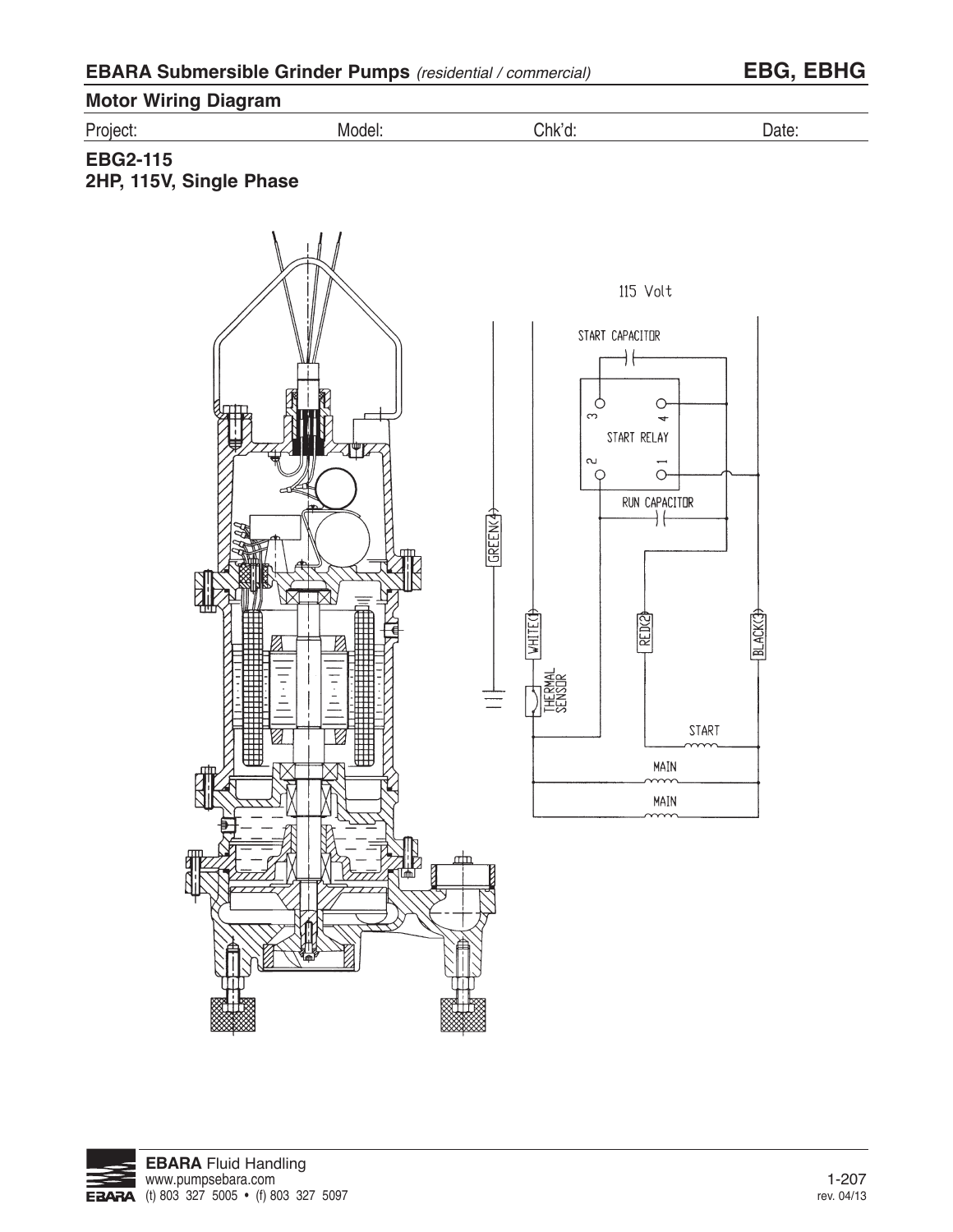| <b>EBARA Submersible Grinder Pumps</b> (residential / commercial) | <b>EBG, EBHG</b> |
|-------------------------------------------------------------------|------------------|
|                                                                   |                  |

| <b>Motor Wiring Diagram</b> |        |        |       |
|-----------------------------|--------|--------|-------|
| Project:                    | Model: | Chk'd: | Date. |

### **EB(H)G2-212C 2HP, 208/230V, Single Phase**





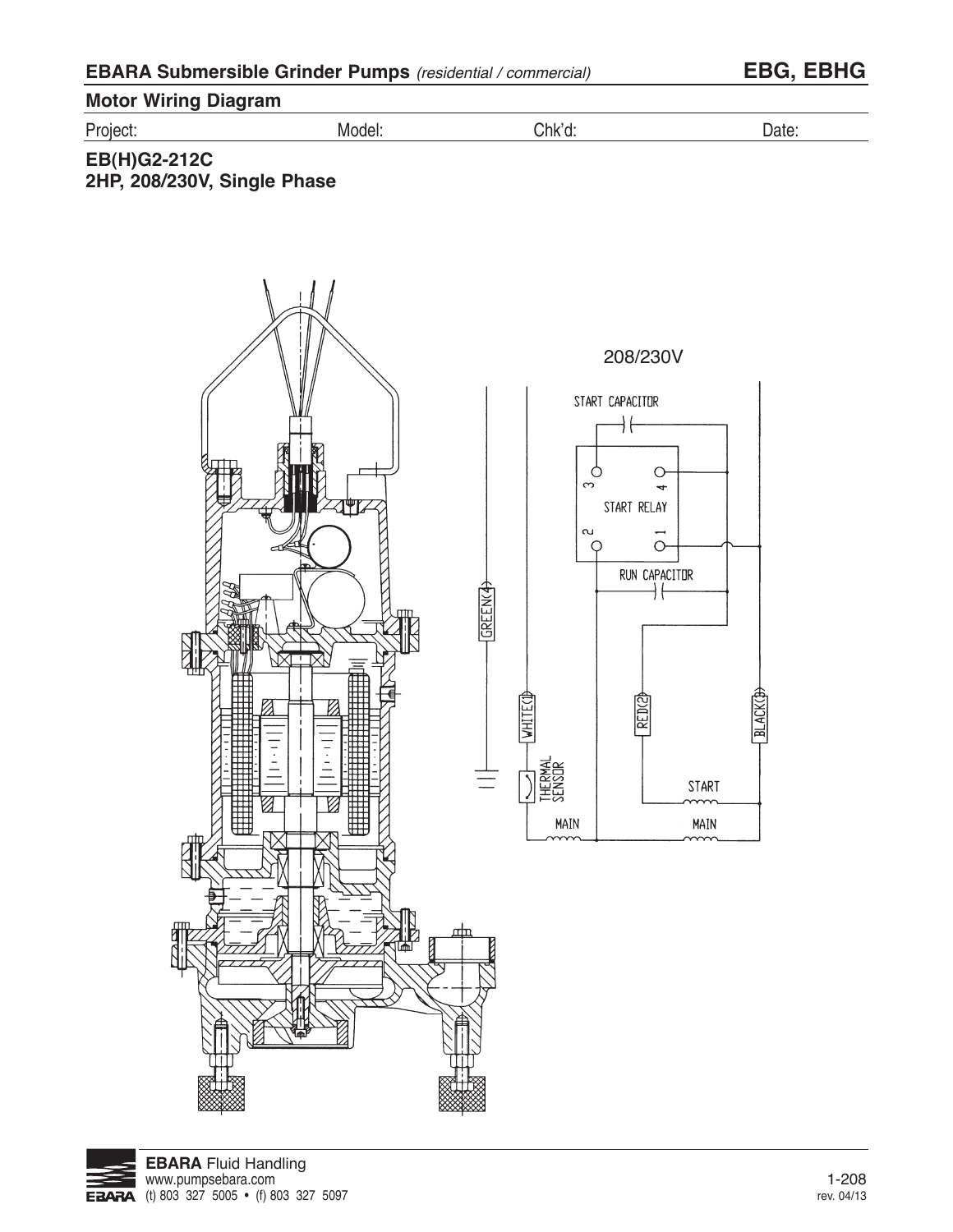| <b>EBARA Submersible Grinder Pumps</b> (residential / commercial) |  |  |  |
|-------------------------------------------------------------------|--|--|--|
|-------------------------------------------------------------------|--|--|--|

**EBARA Submersible Grinder Pumps** (residential / commercial) **EBG, EBHG**



**2HP, 208/230V, Single Phase**

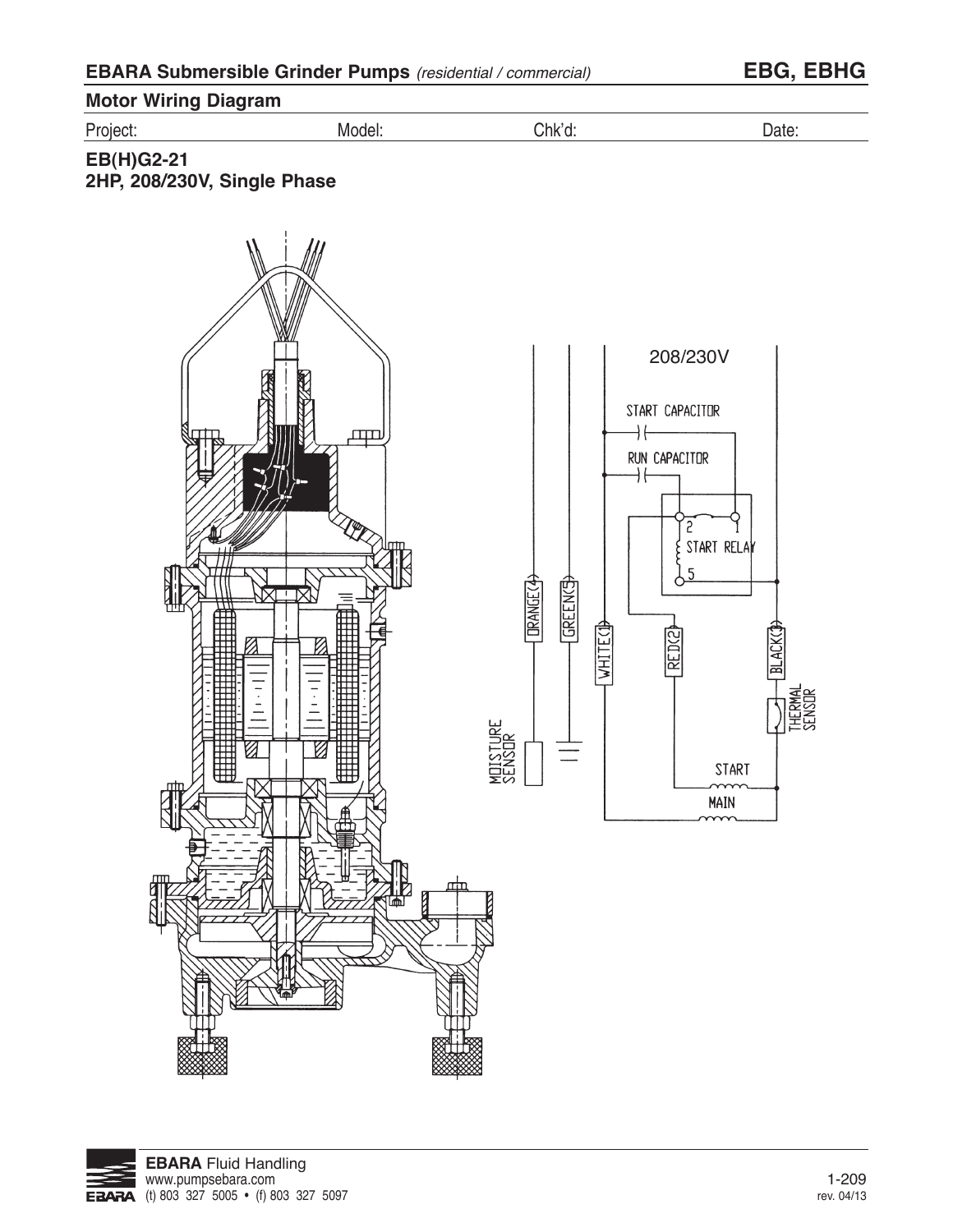| <b>EBARA Submersible Grinder Pumps</b> (residential / commercial) |  |  |  |
|-------------------------------------------------------------------|--|--|--|
|-------------------------------------------------------------------|--|--|--|

**Motor Wiring Diagram**

Project: Model: Chk'd: Date:

 $\mathbb{E}_{\mathbb{E}_{\mathbb{E}_{\mathbb{E}_{\mathbb{E}_{\mathbb{E}_{\mathbb{E}_{\mathbb{E}_{\mathbb{E}_{\mathbb{E}_{\mathbb{E}_{\mathbb{E}}\mathbb{E}_{\mathbb{E}_{\mathbb{E}}\mathbb{E}_{\mathbb{E}}\mathbb{E}_{\mathbb{E}}\mathbb{E}_{\mathbb{E}}\mathbb{E}}\mathbb{E}_{\mathbb{E}}\mathbb{E}_{\mathbb{E}_{\mathbb{E}}\mathbb{E}_{\mathbb{E}}\mathbb{E}_{\mathbb{E}}\mathbb{E}_{\mathbb{E}_{\mathbb{E}}\mathbb{E}_{\mathbb{E}}\mathbb{$ 

**EB(H)G2-23 2HP, 208/230/460V, Three Phase** 2HP, 200/230/460 Volt, 3-Phase





|              | 230 VOLT     |      |  |
|--------------|--------------|------|--|
| WHITE        | <b>BLACK</b> | 3.1  |  |
| white        | RED          | 3.1  |  |
| <b>BLACK</b> | 3.1          |      |  |
| 460 VOLT     |              |      |  |
| WHITE        | <b>BLACK</b> | 12.4 |  |
| white        | <b>RED</b>   | 12.4 |  |
| BI ACK       | RF D         | 12.4 |  |

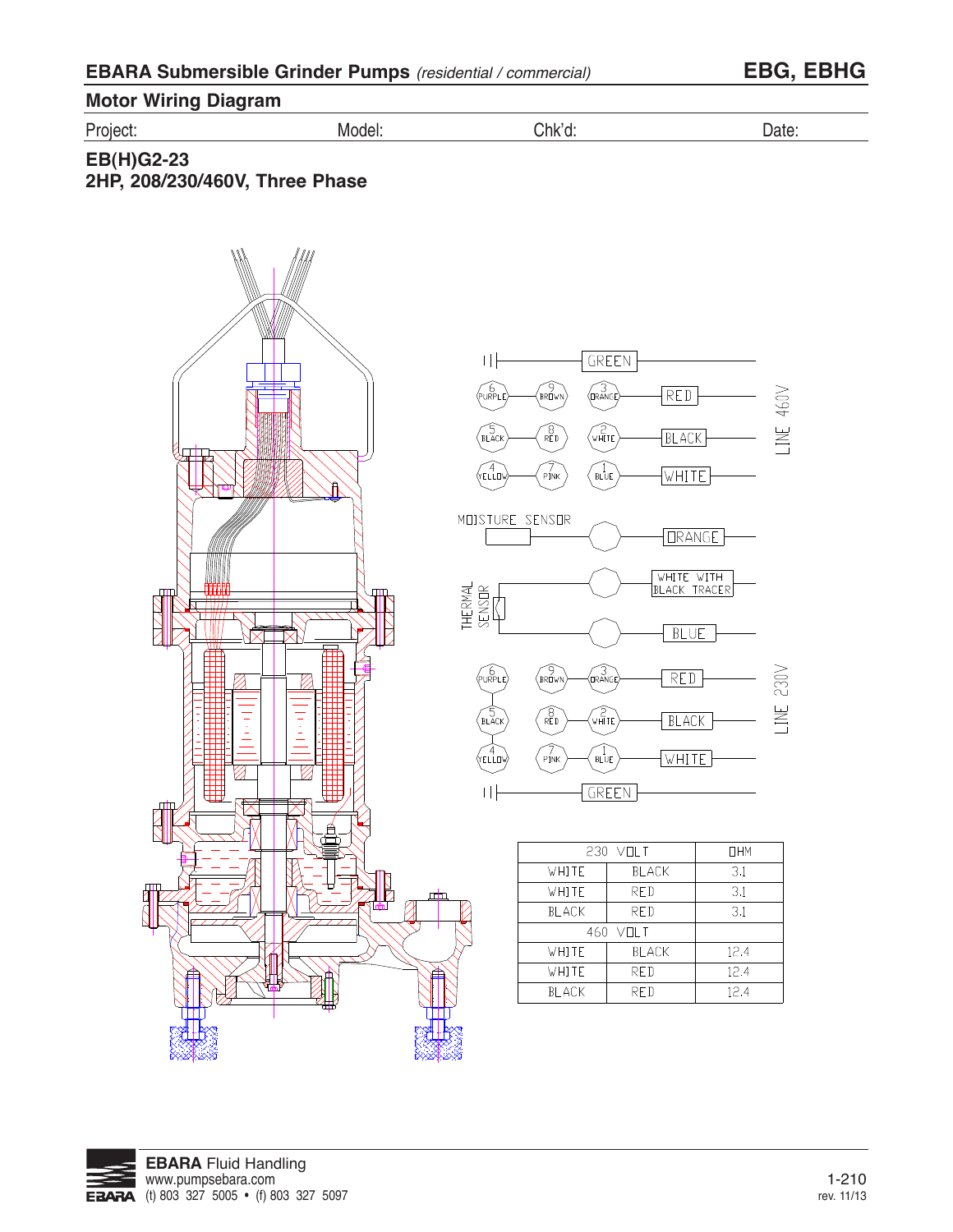| <b>Motor Wiring Diagram</b> |  |
|-----------------------------|--|
|                             |  |

Project: Model: Chk'd: Date:

### **EB(H)G-31, 51 3, 5HP, 208/230, Single Phase**



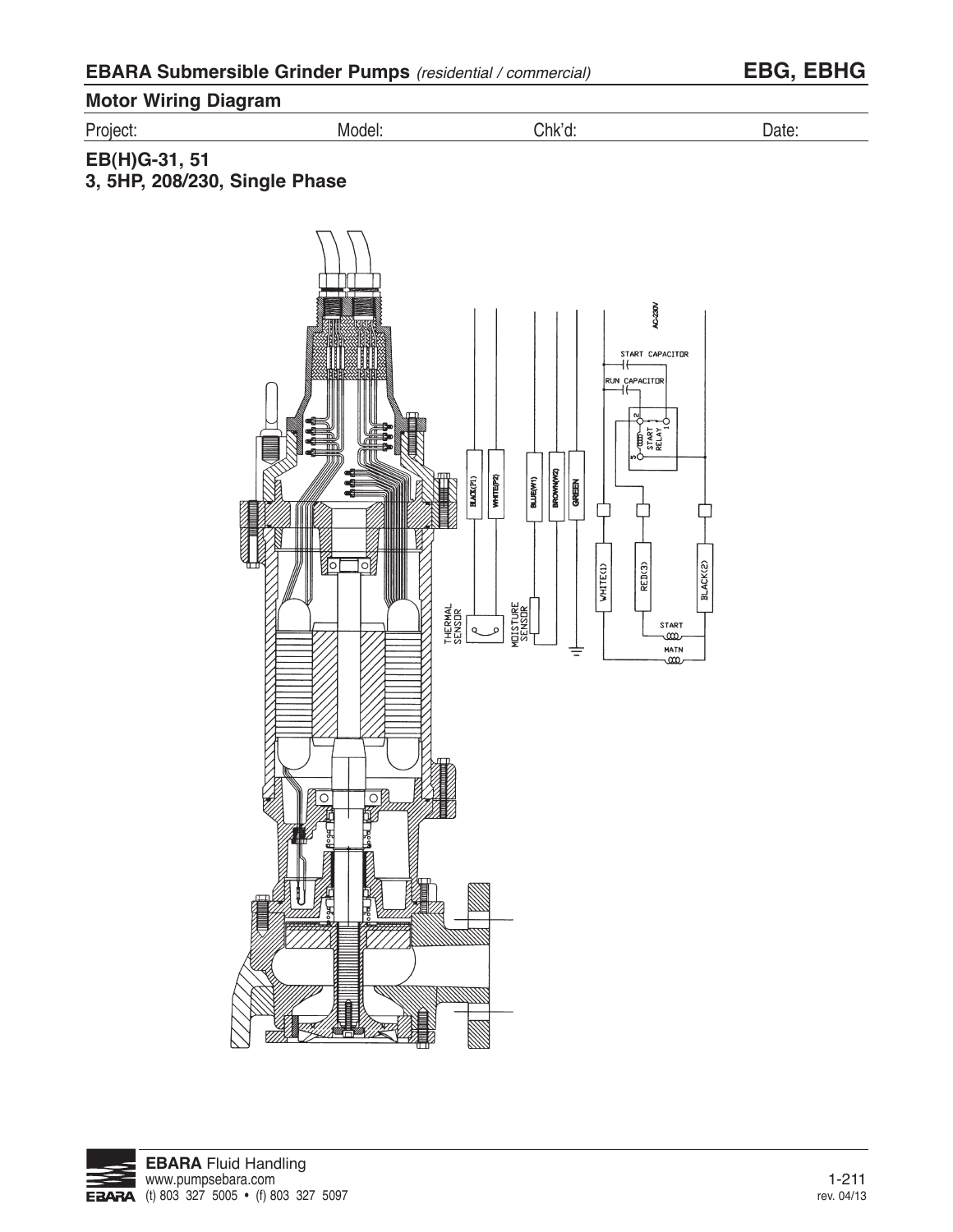**Motor Wiring Diagram**

Project: Model: Chk'd: Date:

**EB(H)G-33, 53, 73, 103 3, 5, 7.5, 10HP, 208/230/460V, Three Phase**



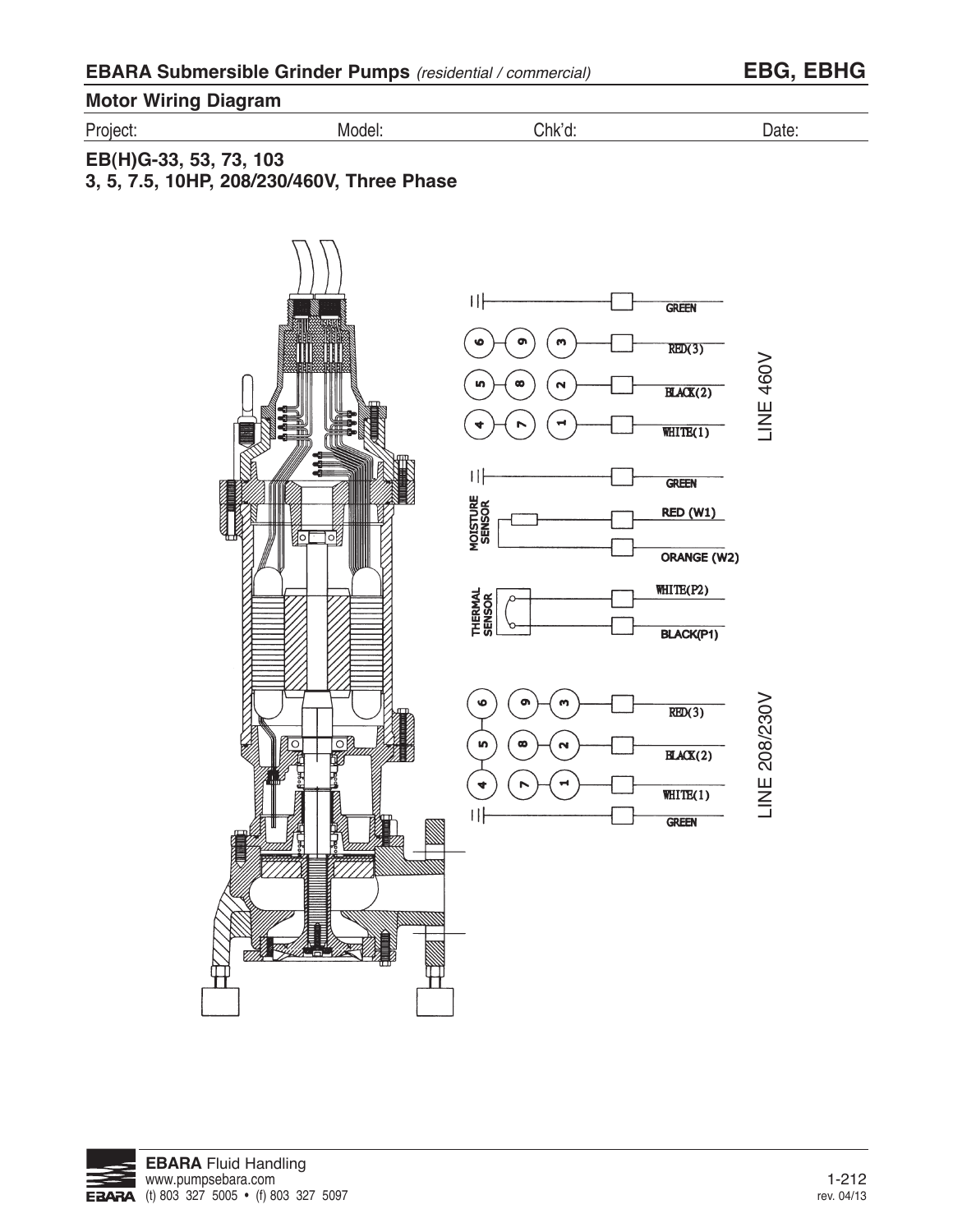| <b>EBARA Submersible Grinder Pumps</b> (residential / commercial) |  |  |  |
|-------------------------------------------------------------------|--|--|--|
|-------------------------------------------------------------------|--|--|--|

## **Electrical Data**

Project: Model: Chk'd: Date:

# **Model EBG**

**2 HP, 60Hz, Single Phase, 115V**

|                         |             | Item No.               |              |  |  |
|-------------------------|-------------|------------------------|--------------|--|--|
|                         | Output (HP) |                        | 2            |  |  |
|                         |             | Phase                  | 1            |  |  |
| Name-                   |             | Poles                  | $\mathbf{2}$ |  |  |
| Plate                   |             | Volts                  | 115          |  |  |
| Rating                  | Amperes     |                        | 16.9         |  |  |
|                         | Speed       |                        | 3450         |  |  |
| <b>Insulation Class</b> |             | F                      |              |  |  |
| Capacitor $\mu$ F       |             | Start                  | 200          |  |  |
|                         |             | Run                    | 70           |  |  |
| Resistance at           |             |                        |              |  |  |
| 20°C OHMS<br>Main Coil  |             | 1.2                    |              |  |  |
|                         |             | <b>Start Current A</b> | 48           |  |  |
|                         |             | Service Factor         | 1.59         |  |  |

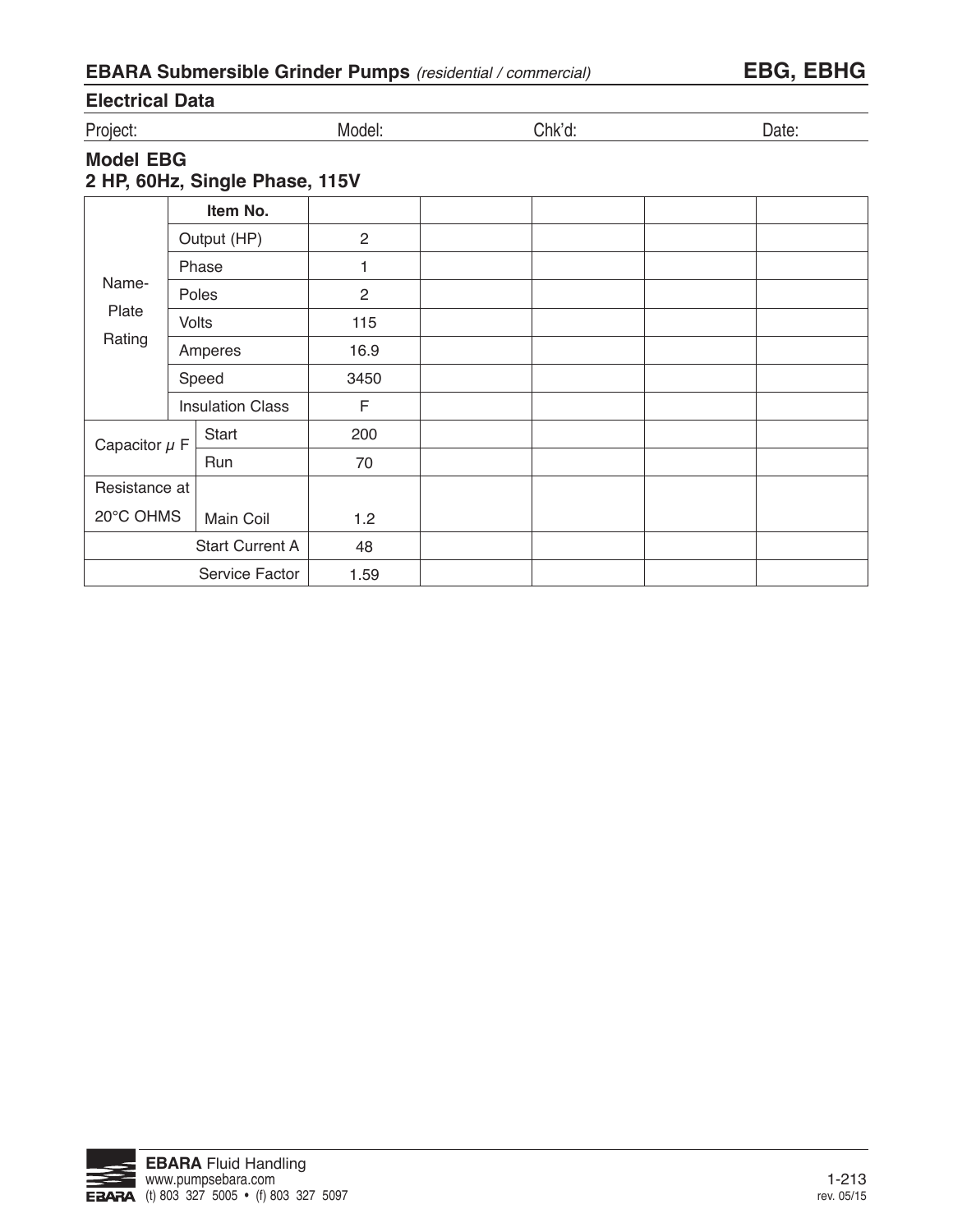| <b>EBARA Submersible Grinder Pumps</b> (residential / commercial) |  |
|-------------------------------------------------------------------|--|
|-------------------------------------------------------------------|--|

# **Electrical Data**

Project: Model: Chk'd: Date:

# **Model EBG, EBHG**

### **2, 3, 5, 7.5 HP, 60Hz, Single Phase, 208/230V**

|                   |       | Item No.                |                |           |           |           |  |
|-------------------|-------|-------------------------|----------------|-----------|-----------|-----------|--|
|                   |       | Output (HP)             | $\overline{2}$ | 3         | 5         | $7^{1}/2$ |  |
|                   |       | Phase                   | 1              |           | 1         |           |  |
| Name-             |       | Poles                   | 2              | 2         | 2         | 2         |  |
| Plate             |       | <b>Volts</b>            | 208 / 230      | 208 / 230 | 208 / 230 | 230       |  |
| Rating            |       | Amperes                 | 15.5 / 12.8    | 37/34     | 44 / 40   | 47        |  |
|                   | Speed |                         | 3450           | 3450      | 3450      | 3450      |  |
|                   |       | <b>Insulation Class</b> | F              | F         | F         | F         |  |
| Capacitor $\mu$ F |       | Start                   | 150            | 274 - 324 | 274 - 324 | 274 - 324 |  |
|                   |       | <b>Run</b>              | 30             | 30        | 30        | 30        |  |
| Resistance at     |       | Main Coil               | 1.8            | .3        | .3        | .3        |  |
| 20°C OHMS         |       | Aux. Coil               | 5.1            | .8        | 8.5       | .8        |  |
|                   |       | <b>Start Current A</b>  | 28 / 25        | 185 / 170 | 220 / 200 | 235       |  |
|                   |       | Service Factor          | 1.59           | 3.96      | 2.37      | 1.4       |  |